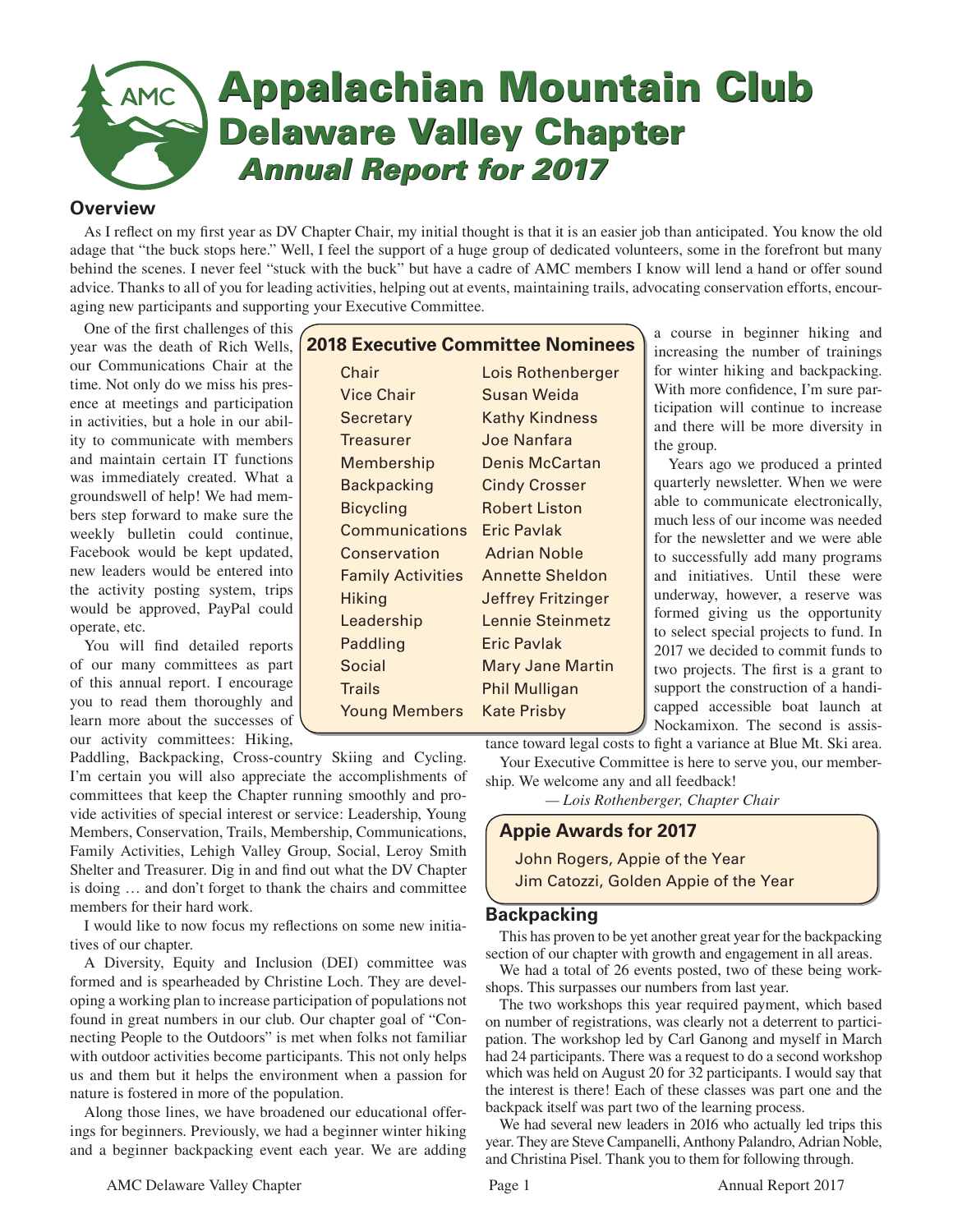We have several new leaders in training this year as well: Justin Fried and David Mitchell. It is my expectation that they also will be active leaders.

All in all, this was another outstanding year for backpacking in the Delaware Valley Chapter with a greater number of trips listed, virtually all trips wait listed, new leaders guiding trips, and exceptional numbers interested in becoming backpackers!

— *Cindy Crosser, Backpacking Chair*

### **Bicycling**

So far this year we have had 50 bike rides, 2 of which were multi-day trips. This is possible thanks to four new leaders: Mike Ahern, Dan Loughner, Susan Weida, and Barbara Wiemann. Following is a list of those who led bike rides so far this



year, and the number of rides each. Thanks so much for your contributions to the bicycling program.

6 rides – Joan Aichele

4 rides – Tammy Brandon, Bob Liston, and Rich Einstein

3 rides – Terry Berntsen (two were multi-day)

2 rides – Reed Goosen, Susan Weida, Dan Loughner, and Mike Ahern

1 ride – Christine Loch, Barb Blythe, Brian Horowitz (multiday), and Sue Bickford-Martin

In February we participated in Basic Bicycle Maintenance 101 at Genesis Bicycles. We may try this again in 2018. From May to September we scheduled rides each Friday. This seems to have been successful, and will likely be repeated next year. There have been no serious injuries or incidents requiring incident reports on our rides so far this year.

Upcoming rides have been scheduled by Joan Aichele, Rich Einstein, and Tammy Brandon.

 *— Robert Liston, Bicycling Chair*

## **Communication**

After the death of Rich Wells this May, several Executive Committee members and other leaders met to recover and reorganize. We managed to work around passwords passwords not known to a back-up EC member.

The activities database (ActDB) and Meetup groups now come under the leadership committee. Rich Pace is the lead administrator for Meetup. Joan Aichele has been added as a top level ActDB approver and administration

The Yahoo e-mail group for the executive committee has been replaced with a forwarder, excom@amcdv.org, that, with a few exceptions, forwards to the job title rather than a person. When the EC membership changes, we just change the name and address associated with the title.

The Weekly Bulletin, as it is now called, was moved to Mail Chimp. I exported the list from Yahoo Groups and imported it into Mail Chimp. Members can now subscribe, unsubscribe, and change their e-mail addresses by going to http://amcdv. org/mail.html (there is a link under the calendar) or the links at the bottom of each week's bulletin. All changes are verified by sending the user an e-mail. We can also add addresses without sending invitations. Dead e-mail addresses are automatically purged. We had 53 dead addresses on our old list.

John Rowen has written a program that generates the activity lists on demand by an administrator, with the ability to add messages at the top. The list now covers two full weeks, so leaders with trips on the Monday of a three-day weekend won't be slighted. The bulletin has been reformatted to work with phones and mobile devices, and to be easier to read. It is now administered by Chandler Hart-McGonigle.

The cost to us is \$0, as long as we keep under 2,000 subscribers. The fee would be nominal if we go above that. We have grown from 749 subscribers in May, and currently have 988.

The leaders' hotline remains the same. We need to purge that list of people who are no longer AMC members. Joan Aichele is currently in the process of doing this

Since launching the new the chapter web site in late winter of 2014, web traffic has more than quadrupled, with the number of unique visitors per month growing from less then 2.000 to above 8,000.

The most popular pages are the activities calendar and the wildflower pages. The web site now has 78 pages, and has an easily accessible *Footnotes* archive with all issues of our newsletter going back to 2008.

The redesigned web site was developed and is maintained by me, with John Rowen doing the server side coding that makes possible the activities calendar, the electronic trip reporting system, plus the weekly and advanced notice bulletins. I set up and maintain an e-mail system for the chapter. I also continue to maintain the chapter paddlers' web site, paddlenow.com, which includes a 14 year photo album of chapter trips.

Barbara Beatrice assumed day-to-day maintenance of our Facebook page, which will be take over by Gail Chambers, as Barbara takes on the duties of assistant hiking chair.

I have assumed responsibility for AMC e-mail blasts to all chapter members.

All log-in credentials are now shared with chapter leadership. There are now at least two people capable of doing each function.

 *— Eric Pavlak, Communication Chair*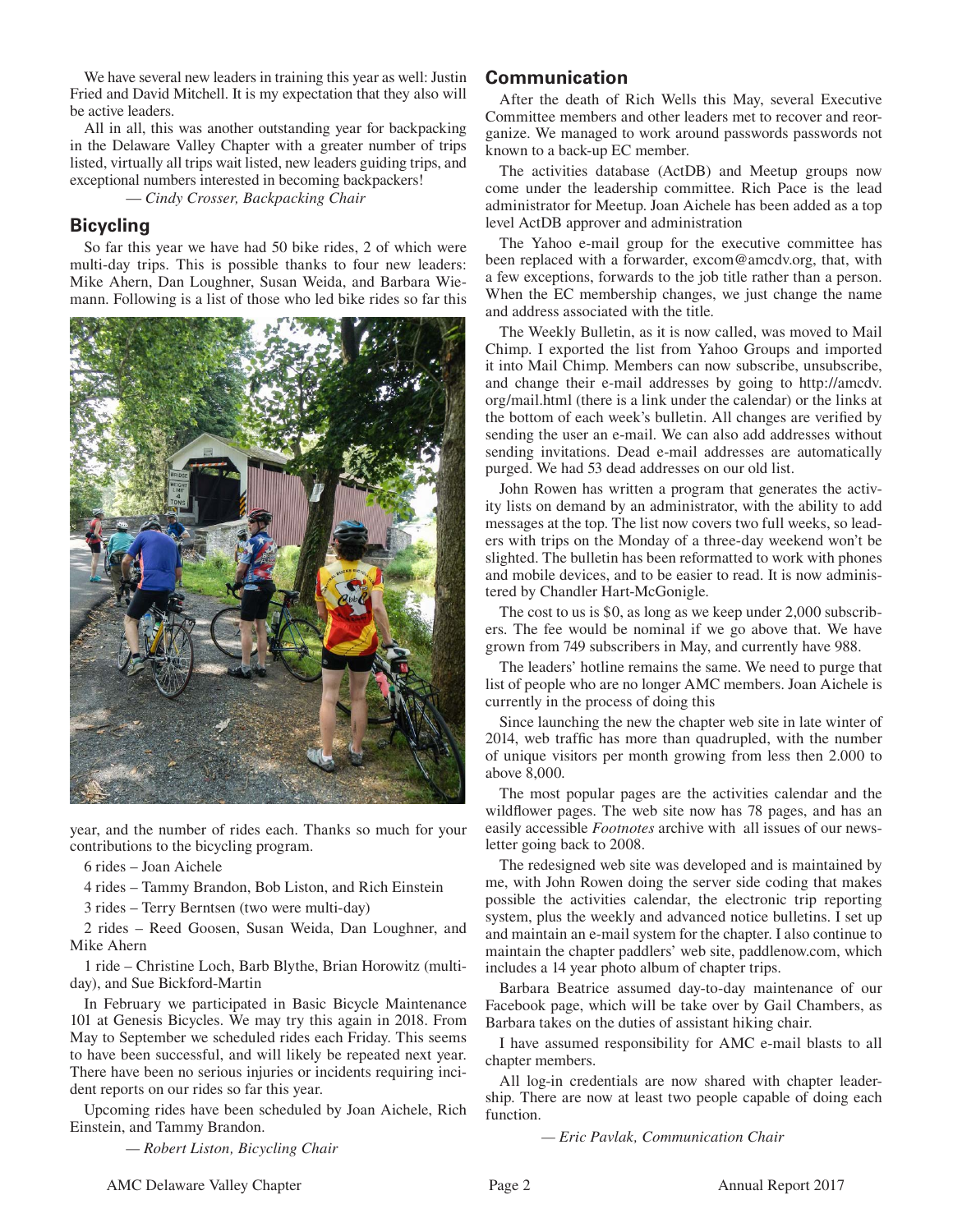# **Conservation**

 We continued to publicize current local and nationally important conservation issues on the web page to encourage and easily allow members to comment to the appropriate authority. This was done for:

Trump Administration's review of possible repeal or modification of EPA regulations.

The DCNR PA State Parks usage survey.

The Interior Department's review of National Monuments.

A license for public display of the movie *Chasing Ice* was purchased and three showings were given to different AMC audiences. The showings were all very well attended and generated much discussion.

The number of conservation specific events increased substantially from last year, and included:

Planting American chestnuts in the spring and harvesting them in the autumn.

Clean-up's and other Earth Day events at Nockamixon State Park, Mercer County Park and Monocacy Creek, and attendance at the March for Science in Philadelphia.

Clean-up's on the Delaware Canal and at Cadwalader Park.

Tree planting at Paunacussing Preserve. Shorebird tagging.

*— Adrian Noble, Conservation Cha*ir

## **Family Activities**

AMC strives to provide family friendly activities to entice families with young children to participate in outdoor activities. Effective targeted publicity using a variety

of child-engaging activities is an ongoing challenge, as families are understandably reluctant to travel long distances to seek quality recreation.

Midweek Family Getaways at MOC continue to be popular, drawing families from NY, NJ, CT, PA and MA. This year's June weekend getaway was filled to capacity at 10 children in five families, including one returning family. The midweek getaway in July was unfilled, with only one (returning) family attending, perhaps due to unfortunate juxtaposition to the July 4 week; we will schedule it to coincide with the July 4 holiday next year. Another MOC event, a Work-and-Play weekend in April, drew (in addition to adults) three teens and one pre-teen, who all earned community work time credits, and participated in hikes.

Also in April, a mixed-age-group Earth Day cleanup at Mercer County Park (sponsored by the Sierra Club) drew at least three AMCDV members who performed trash removal around the park.

A Voorhees State Park family camping weekend including a NJ Astronomical Society open house, drew only one interested family, who withdrew at the lack of other families. If we reschedule this, it might draw better at a site offering swimming (Voorhees - Spruce Run reservoir swimming is shut down due to long-term drought).

Two other offered hikes – at Baldpate Mountain and Howell Farm, and at Plainsboro Preserve, were canceled due to a lack of respondents, and a family bicycling event on the D&R Canal State Park was scheduled and canceled twice by bad weather. So far, AMC has not offered family events on the NJ-locally popular D&R Canal itself, nor on Crosswicks Creek (a paddle friendly open marsh on the Delaware below Trenton); these both remain goals.

In winter, one short nature-study hike at Giving Pond (PA) was well-attended.

In general, we note that events at already-popular destinations – Mohican Outdoor Center and large state parks in NJ and PA – are most attractive to families.

 *— Annette Sheldon, Family Activities Chair*



### **Hiking**

For the period January 1 to September 30, 2017 DV Chapter completed 636 activities (same period 2016 =551 activities) of which 502 were hikes or  $78.9\%$  (same period 2016= 427). The breakdown of hikes is:

| <b>Hikes Completed</b> | 502    |
|------------------------|--------|
| Unique leaders         | 107    |
| Unique hikers          | 1,526  |
| Total miles hiked      | 38,987 |

125 DV Chapter Leaders have led hikes during the period, thank you all for your fine efforts, our members truly appreciate what you do.

62 of these leaders led four or more hikes, five of this group have averaged over one hike per week

A special thanks to the leaders who repeat hikes each week thereby allowing members to plan ahead. Repeat hikes occurred on:

Monday and Tuesday-David Stein and Pat Naismith, Wissahickon Gorge

Monday- Jay Gross, Phoenixville Canal and Schuylkill River Trails

Wednesday-Elizabeth Fox, Wissahickon Gorge.

Wednesday-Christine Loch, during summer months

Wednesday a rotation of several leaders who lead hikes in and around the Delaware River Valley from the Water Gap to Lower Bucks County, Mercer County and Hunterdon County.

Thursday-Denis McCartan, George Rockett and Phil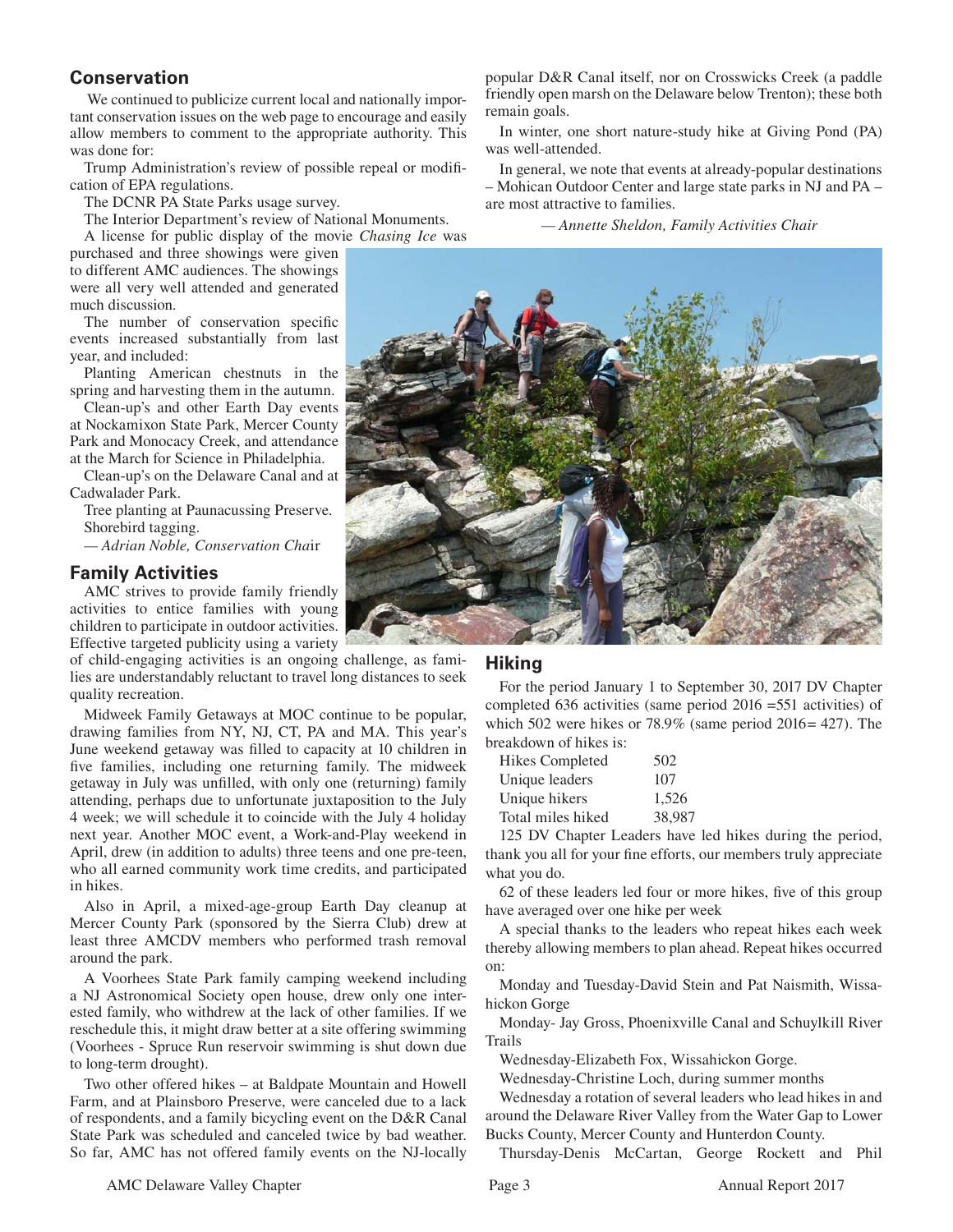

#### Mulligan.

Thursday-a rotation of several leaders in the Lehigh Valley region who led evening hikes during summer months.

The Stephen and Betsy Corman AMC Harriman Outdoor Center became operational for a full season in 2017. Many leaders have joined forces to offer seven events at the center for DV Chapter members during 2017. These trips have occurred midweek and over weekends and have been a great success. Eyes open for 2018 listings.

In addition to the Harriman facility offering opportunities for multi day hikes, a total of 33 leaders planned and led multi-day hikes from New Hampshire to the southern range of the AT. A big thank you to those leaders for such dedication.

There are currently 111 participants-members who have accumulated 100 + activity miles. There are seven members who have achieved 500+ activity miles, Jane Richter leads the pack with 1,072 miles to her credit.

The on-line reporting system for Trip Reports and Releases continues to be an attractive alternative to handling and mailing paper. Of the 636 activities completed 88.5% were recorded using this system up from 79% for the same period in 2016. Nice work everyone.

. *— Malcolm Preece, Hiking Chair*

#### **Leadership**

Outdoor Leadership Training Course

The DV Chapter's annual Outdoor Leadership Training course took place this year on the weekend of March 31-April 2. There were 22 students who were part of the Class of 2017, including five who took advantage of the chapter's Young Member Scholarship offer. Three of the graduates were from the Delaware Highlands Conservancy, an organization based in the northern Poconos, and are interested in partnering with AMC-DV for some future events.

This year's graduates included: Linda Ahern, Michael Ahern, Andrew Artz, Linda Cooper, John Dalvet, Kerry Engelhardt, Justin Fried, Jay Gross, Jose Ibarra, Ivy Koberlein, Olga Kofman, Andrea Kornbluh, Dan Loughner, Luke Maybury, Sarah Maybury, Tricia McCloskey, Brian Miller, Leah Breisch, Rebekah Sheeler, Dawson Smith, Jason Zarnowski, and Ashley Zywusko. The instructors for the course included Joan Aichele, Terry Berntsen, Cindy Crosser, Kristi Edmonston (AMC staff), Pete Jarrett, Mark Kern, Bob Liston, Phil Mulligan, Eric Pavlak, Ron Phelps, Malcolm Preece, Sarah Richardsen, John Rogers, Bill Steinmetz, Lennie Steinmetz, and Susan Weida.

Leaders Dinner

As part of the Leadership Training weekend,

a Leaders Dinner was held again this year at the Pennridge Community Center in Silverdale. DV Leaders were invited to attend, free of charge, to thank them for their efforts throughout the year, and to allow them an opportunity to interact with the new trainees. A total of 85 DV leaders and guests turned out for the event, in addition to the 18 trainees who attended. The Dinner Planning Committee, chaired by Barbara Beatrice and Jeff Fritzinger , included Joan Aichele, Denis McCartan, Margaret McDonald, Joanie Schulz, and Lennie Steinmetz. The evening's activities included tutoring sessions on the use of the AMC Activity Database system, introductions of the Class of 2017 members, presentations by DV leaders Joanie Schulz, Cindy Crosser and Phill Hunsberger (both serious and humorous) on why they like being AMC leaders, and roundtable discussions on six different topics led by DV leaders.

Other Leadership Training Opportunities

Several DV Chapter members took part in the Inter-Chapter Young Members (20s & 30s) Leadership Training weekend at AMC's Cardigan Lodge in New Hampshire on September 15-17. Several others are planning to attend the Connecticut Chapter leader training course that will take place in Litchfield, CT on the weekend of November 17-19.

The AMC Center for Outdoor Learning & Leadership (COLL) for the first time offered several "Train the Trainer" courses this year. Jeff Fritzinger and Barbara Beatrice attended the September training at Harriman for those interested in leading Leadership Training or Hiking Skills programs, as well as the Leadership Track held in Charlton, MA in October. They are making plans to offer several hiking skills courses for the chapter and community in the coming months, including an "Intro to Winter Hiking" workshop to take place at Illicks Mill in Bethlehem (AMC office) at 7:30 PM on December 4.

 *— Lennie Steinmetz, Leadership Chair*

#### **Lehigh Valley Group**

The Lehigh Valley Group has now completed its twenty-fifth year of existence. Meetings take place on the third Wednesday of every month (except December, July, and August). These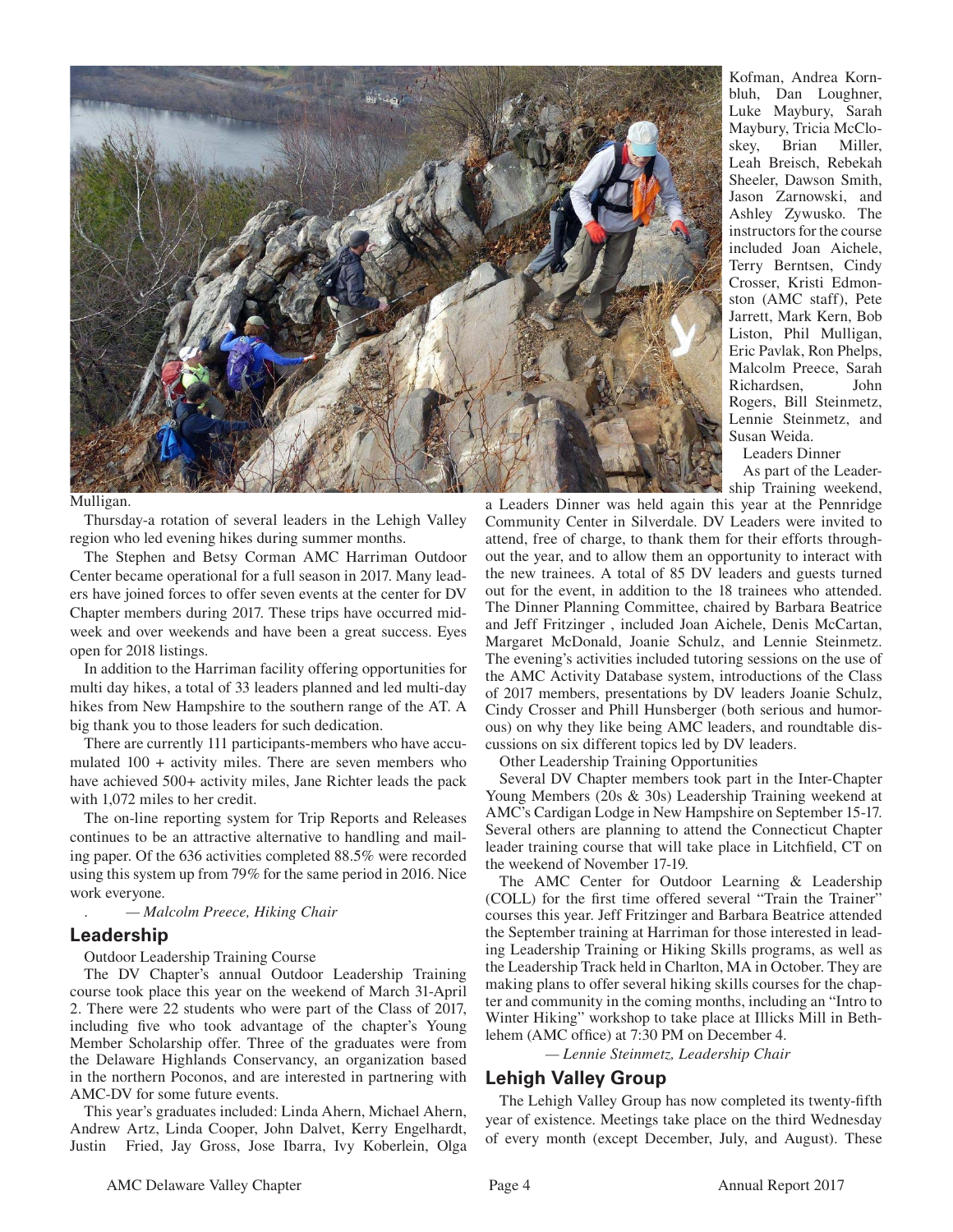meetings now take place at Illick's Mill in Bethlehem, the home of the AMC's Mid-Atlantic Region office.

Programs this year have included presentations on a wide range of topics including: *Exploring Egypt* by Linda Watsula, the *Chasing Ice* documentary with discussion by DV Conservation Chair Adrian Noble, *Exploring Norway's Outdoors and Culture*" by Terry Berntsen, *Tour du Mont Blanc* by Jim Borowski,

*Lehigh River Watershed Plan* by Kate Ebel of Wildlands Conservancy, *Hiking and Kayaking the Greek Islands* by Paula Uhrin, S*outhern Utah and Western Colorado* by Mark Zakutansky, AMC Mid-Atlantic staff, *The Appalachian Trail* by Karen Lutz, ATC Regional Director and *Nova Scotia – So Much to Offer* by Margaret McDonald. AMC Bethlehem staff

members Mark Zakutansky, Tricia McCloskey and Will Callaway frequently share information on conservation efforts and concerns, and Chapter Vice Chair Susan Weida provides information on upcoming AMC-DV events.

The LVG monthly meetings also include a short discussion on upcoming outdoor activities and a social time with refreshments. Meeting attendance ranges from 30 to 50 people, including longtime AMC members as well as potential members who have read about the meeting

in local newspapers or on Meetup. The group looks forward to continuing these monthly get-togethers for years to come.

 *— Phill Hunsberger, Lehigh Valley Group Chair*

## **Membership**

Role of the Membership Committee is to:

- **•** Administrate member data as members notify of changes
- Engage existing member and promote club awareness amongst prospective new members
- **•** Administrate member data:

We did not experience high demand from members notifying us of changes that needed to be made over the course of the year. Perhaps maybe a dozen or so instances of address or e-mail changes along with one or two chapter affiliation changes because members had moved into or out of the area.

#### **Member Engagement**

The second annual Gear Swap and Sale prior to the Activity Social was successful for attracting participants who remained for the Activity Social, as well as casual visitors and browsers. This is something we would seek to repeat on an annual basis preferably in connection with the activity social but potentially independent of other events depending on availability of facilities.

Membership Committee hosted one new member weekend in 2017, organized in conjunction with the New York and North Jersey

Chapter and was held at the Harriman Outdoors Center. Activities included two days of organized hiking, social hours, paddling, free time and a movie night. The Membership Committee will seek to add similar events contingent on recruitment of leaders willing to organize them

In September the Membership Chair organized and hosted a car camping weekend at Ohiopyle State Park which was well attended by new as well as existing members. The weekend involved two days of organized hiking as well as white water rafting with an outfitter and an organized visit to Falling Water. A similar event is being considered for 2019 to West Virginia as well as a Finger Lakes wine country tour in 2019.

The Membership Chair organized an interpretive hike over the Fourth of July weekend at Gettysburg National Military Park. The



hike was well attended by new members,

The Membership Committee hosted five new member hikes for 2017 including the reserves in Chester County, French Creek, Valley Forge and Ricketts Glen.

Expenses for the Membership Committee for 2017 are estimated at approximately \$85. Reimbursement requests have not yet been submitted as of the time of this report.

 *— Denis McCartan, Membership Chair*

#### **Paddling**

Flat water trips remain popular, and are often filled to capacity. For seven years, we have been running numerous flat water trips using Meetup to successfully fill trips to capacity, and used it to boost training course registration. We ran a total of 25 trips this year, two more than last year.

This year's training program included a two-day basic canoeing course, held on the weekend of June 3-4, with 12 participants. The two-day solo open canoe course which also introduces paddlers to white water, was canceled because only one student registered.

The one-day swiftwater safety course was held on July 22 on the Delaware River at the Lambertville wing dam with 14 student participants and two instructors.

 Afull list of the year's trips and pages of photographs are available at paddlenow.com.

 *— Eric Pavlak, Paddling Chair*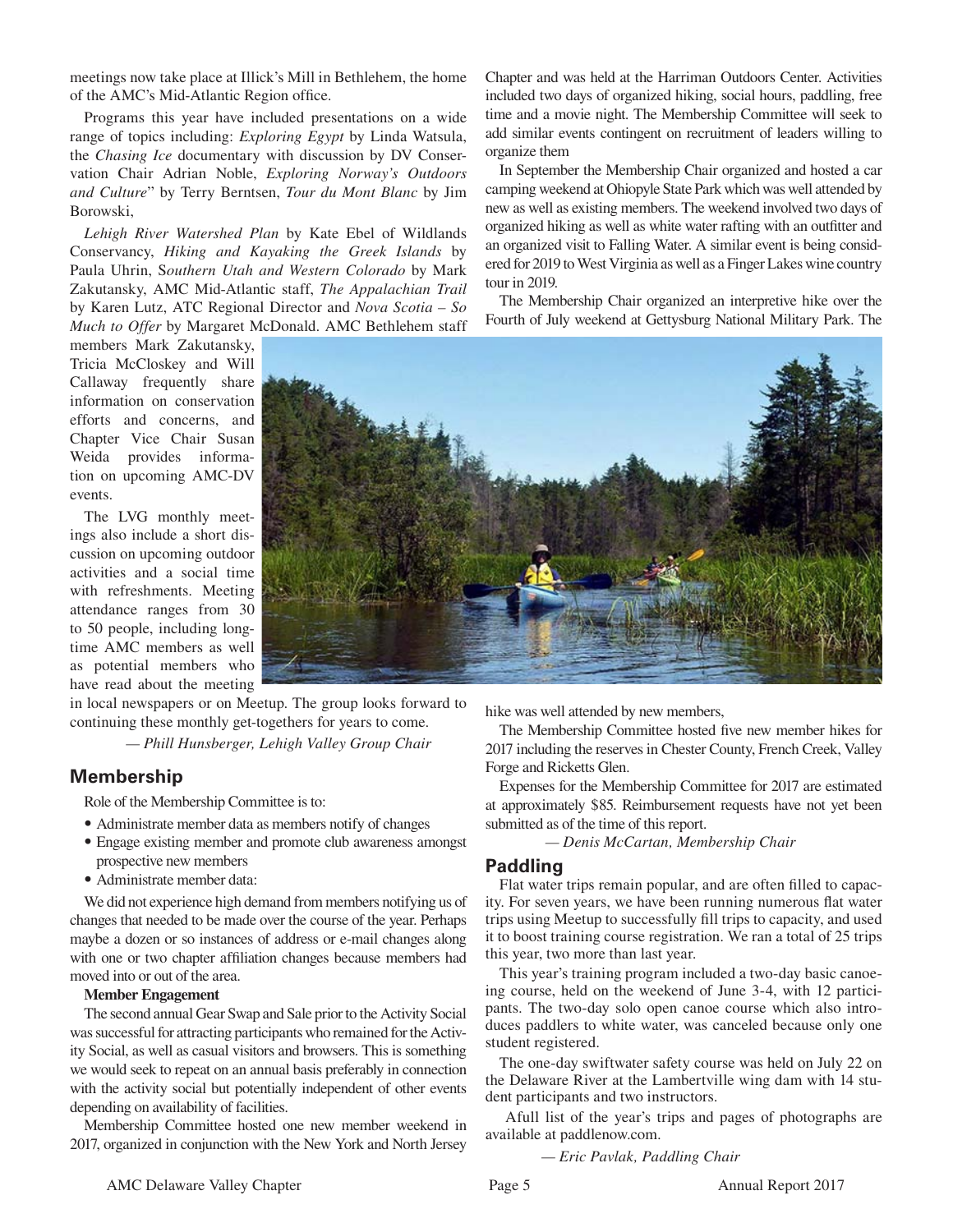## **Shelter:** Leroy Smith shelter on the AT

The volunteer Shelter watch care-taking program is on-going since the Leroy Smith Shelter's dedication in 1974.

Summer Watch covers from mid-April through October with a volunteer visiting the shelter once a week. Winter Watch follows with a volunteer visiting the shelter every two weeks.

The watchers check the shelter, composting privy, the adjacent camp site, three lower springs, remove debris from the Katelen trail, and post their findings to the Shelter Chair.

This year total Shelter Watch volunteer hours were 250.

This summer, two major events occurred around the shelter site:

In late April, vandals built a giant teepee with a frame 25 feet tall, constructed from more than 30 freshly-cut saplings about five inches in diameter on the DVAMC's group tenting site to the right of the Katelen Trail. Following e-mail messages to PA Game and Forestry Commissions and DVAMC shelter and maintenance people, Dan Schwartz's work crew removed the teepee and restored the tenting site. No attempt was made to identify the builders.

In July a seasoned hiker who day hikes trails in the Blue Mountain area was injured by a bullet close to the shelter. He limped to an area adjacent to the fire pit and was sighted by a shelter watcher who contacted the police. He was carried downhill to Bath for treatment. Recovery took a few weeks. The rifleman, hunting out of season, was not identified.

Shelter Watchers, November 2016 to October 2017, were: Nick Franco, Jim Bloom and Lynn Fraser, Jane Cook, Ben Giralico, Nancy Greene, Bob Huey, Phiilip and Marty Hunsberger, Ed Johns, Russell and Sabrina Keim, Steve Kraft and Margot Hillman, Dave McGrath, Charles Ogle, George Omick, Richard Puglisi, Ken and Pat Sacks, Dan and Dimitri Schwartz, Mike Sinclair, Don Stewart, Jessica Talero, and Barbara Wiemann.

*— Patricia Sacks, Shelter Chair*

## **Social**

The Delaware Valley Chapter is a friendly, welcoming group of folks who enjoy the opportunity to socialize and meet new people. The chapter provides opportunities throughout the year for members to get together and connect with one another.

The Activity Social was a festive evening with almost 90 people in attendance on March 12 at the spacious, New Hope Eagle Fire Company. For the second year, a very successful gear swap was held prior to the social. Members swapped and sold all types of gear from tents to backpacks and even the occasional boat. We were fortunate to have the swap inside given the cold March weather. A great meal, chapter awards and a trivia game made the evening fly by.

Next up was the chapter picnic, a fun afternoon held on June 3 at beautiful Deer Path Park in Readington, NJ. Despite morning rain, two hikes and a bike ride were held prior to the picnic. The sun came out in time for everyone to enjoy games as well as the hot dogs, hamburgers, veggie burgers and beverages provided by the chapter. It was a great afternoon.

The year will be capped off by a fun evening at the chapter's Annual Dinner and Meeting on November 4 at the Pennridge Community Center in Perkasie, PA. The 2017 Executive Committee will be elected, dedicated volunteers acknowledged and various chapter honors awarded. We are fortunate to have a fascinating program planned by AMC Archivist, Becky Fullerton. Happy hour, a wonderful meal and laughter will round out the night. We hope you will be part of it!

*— Mary Jane Martin, Social Chair*

## **Trails**

During FY 2017, the Trails Committee continued to perform trail maintenance at Valley Forge, on the Appalachian Trail, and in constructing sections of the Pennsylvania Highlands Trail.

In doing so, we continue to cooperate with other organizations, notably the Appalachian Trail Conservancy and the NY-NJ Trail Conference.

We are also working with other AMC Chapters on trail maintenance issues including chain saw safety and trail leader training.

*— Phil Mulligan, Trails Chair*

## **Young Members**

This year the Delaware Valley's Young Members (also known as "20s and 30s") leaders focused on getting clarity about what this age demographic is looking for through their involvement with the Delaware Valley Chapter. Most participants stated that they attend Young Member events seeking to build bonds with those in their age bracket who also share a love for the outdoors.

For Young Member trip leaders, the main draws of being a part of the Delaware Valley Chapter include: a way to get to know people who recently moved to the area, shared interest in the outdoors, long hikes with a variety of age groups, outdoor events with people in a similar age category, and a chance to blend cultural events with outdoor hobbies Feedback was solicited through various technological means as well as at a summer camping social.

A total of about a dozen young member events were scheduled this year covering most of the interest points noted by Young Member participants and leaders. An increase in event offerings is one goal for next year.

In the spring, an inter-chapter Young Members leaders retreat took place at Mohican. Two attended from Delaware Valley. During the retreat, a Young Members skill sharing weekend was discussed and has since been set for May 2018.

The event will offer Young Members from all chapters a chance to learn new skills from each other including: trip planning, kinds of trip offerings, and skill-based knowledge.

The Boston Chapter is spearheading the event with content input from other chapters, Delaware Valley included. The event was promoted at the second annual inter-chapter Young Member Leadership Training held at Cardigan Lodge, NH in September.

— *Kate Prisby, Young Member Chair*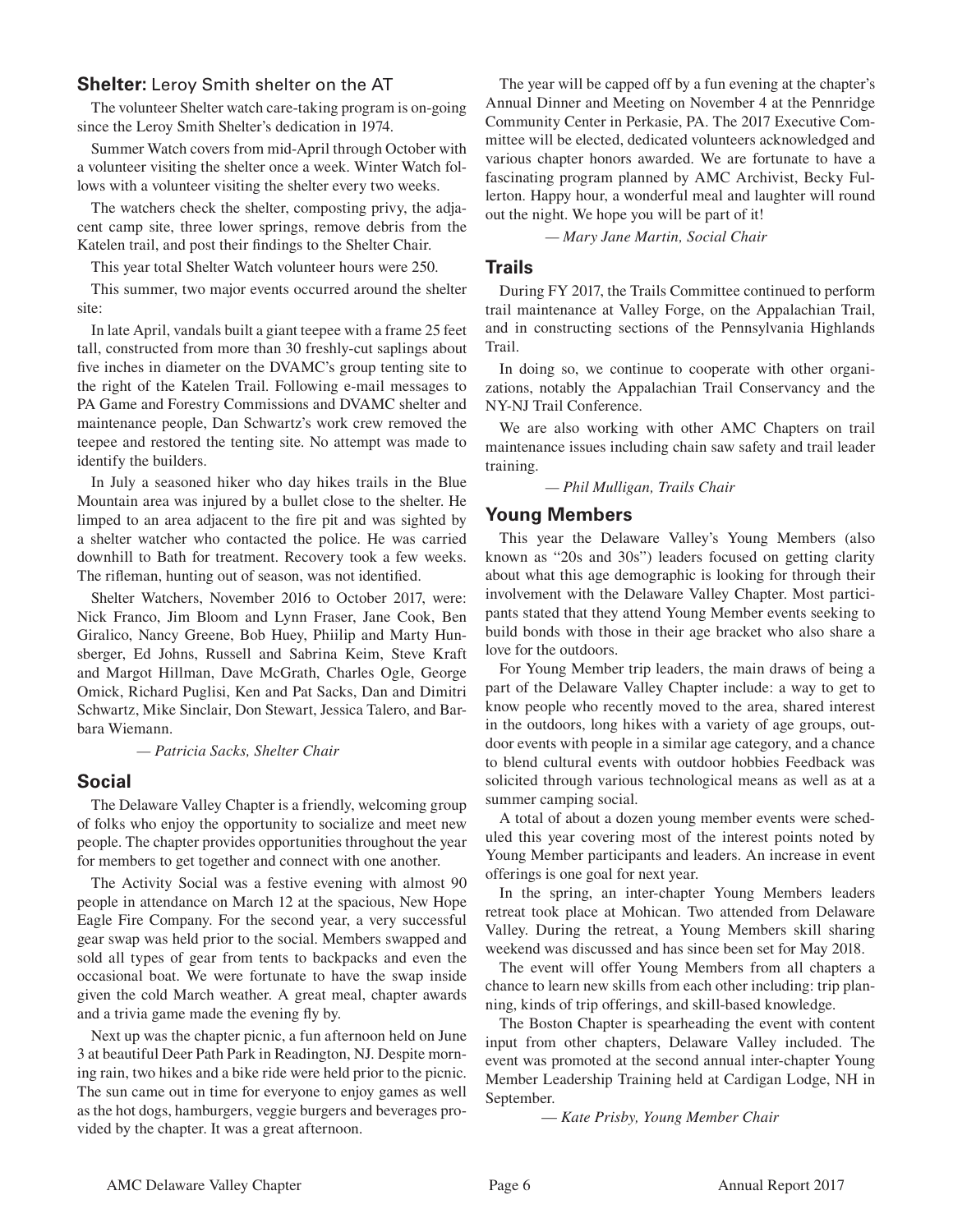# **Treasurer's Report**

### **Overall Financial Assessment**

The activities of the Delaware Valley Chapter resulted in a surplus for the 12 months ending on September 30, 2017.

### **Financial Details**

The Delaware Valley Chapter operates as a branch of the Appalachian Mountain Club, a non-profi t corporation with headquarters in Boston, Ma. Chapter financial activities comply with rules established by the AMC, including the AMC fiscal year from January 1 through December 31. The chapter's books are maintained on a cash basis in a computerized accounting system and the chapter provides an annual financial report for AMC audit and review within a month after completing the fiscal year.

Chapter income comes primarily as an allocation of a portion of the AMC dues paid by members who reside in the Delaware Valley area. In the 12 months covered by this report, the dues allocation provided most of the chapter's income similar to previous years. Because this report occurs before the end of the official fiscal year, it follows the format from recent years and covers a 12-month accounting period from September 30, 2016 through October 1, 2017.

**—** *Joe Nanfara, Treasurer*

**Financial statement follows below.** 

|                                     | O                     |                     |  |
|-------------------------------------|-----------------------|---------------------|--|
|                                     |                       |                     |  |
|                                     | <b>Current Period</b> | <b>Prior Period</b> |  |
|                                     |                       |                     |  |
|                                     |                       |                     |  |
|                                     |                       |                     |  |
|                                     |                       |                     |  |
| <b>Allocation from AMC Dues</b>     | 16,504.00 \$          | 16,720.25           |  |
| Membership sales                    | 1,565.00 \$           | 1,100.00            |  |
| Reimbursement from ATC              | 7,010.56 \$           | 8,138.16            |  |
| Other Income                        | 8,317.08 \$           | 5,103.16            |  |
| <b>Interest from Bank Accounts</b>  | $6.09$ \$             | 6.17                |  |
| <b>Activities-Trips</b>             | 25,601.28 \$          | 6,372.43            |  |
|                                     |                       |                     |  |
| <b>Total Income</b>                 | 59,004.01 \$          | 37,440.67           |  |
|                                     |                       |                     |  |
|                                     |                       |                     |  |
| Communication                       | 1,089.10 \$           | 1,458.17            |  |
| Attendance at Club Wide Mtgs        | $2,156.26$ \$         | 2,457.15            |  |
| Trails & Shelter Maintenance        | $8,010.56$ \$         | 8,958.59            |  |
| Recognition                         | 1,756.10 \$           | 2,393.00            |  |
| <b>Chapter Social Events</b>        | 4,314.29 \$           | 6,401.80            |  |
| <b>Committee Expenses</b>           | $1,238.17$ \$         | 2,475.28            |  |
| <b>Membership Activities</b>        | 25,878.44 \$          | 6,166.99            |  |
| Leadership and Outdoor Skills       | 4,785.91 \$           | 5,337.42            |  |
| <b>Other Expenses</b>               | $2,165.35$ \$         | 1,285.00            |  |
|                                     |                       |                     |  |
| <b>Total Expenses</b>               | $51,394.18$ \$        | 36,933.40           |  |
|                                     |                       |                     |  |
| Surplus/Loss - income less expenses | 7,609.83 \$           | (2, 176.37)         |  |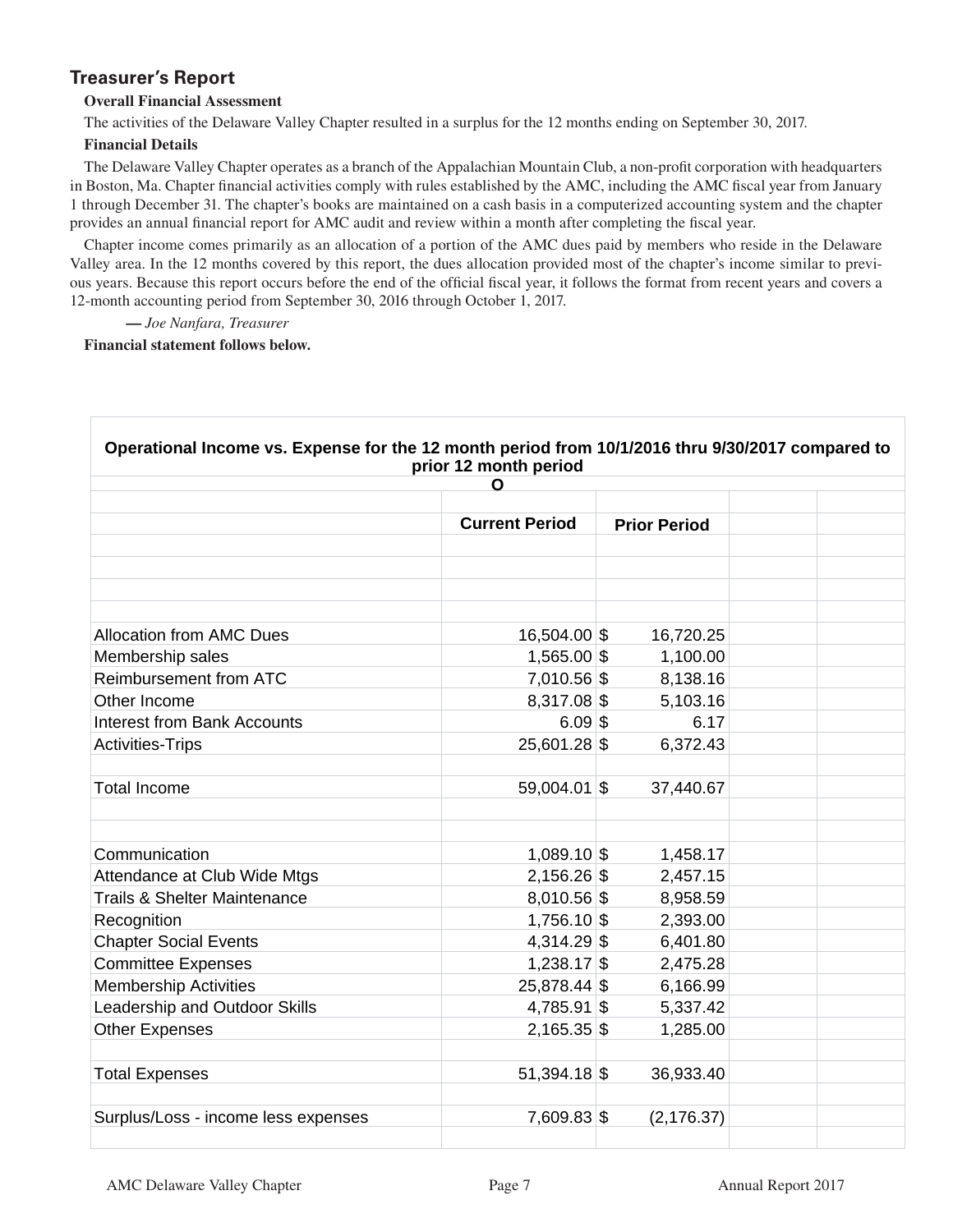|                                                                                                                                                                    | Cash Assets on 9/30/2017 compared to 9/30/2016 |                     |                               |  |
|--------------------------------------------------------------------------------------------------------------------------------------------------------------------|------------------------------------------------|---------------------|-------------------------------|--|
|                                                                                                                                                                    |                                                |                     |                               |  |
|                                                                                                                                                                    | 9/30/17                                        | 9/30/16             | <b>Increase</b><br>(Decrease) |  |
|                                                                                                                                                                    |                                                |                     |                               |  |
| <b>Checking Account</b>                                                                                                                                            | 4,474.75                                       | 2,605.47            | 1,869.28                      |  |
| Money Market Account (savings)                                                                                                                                     | 31,373.28                                      | 29,115.73           | 2,257.55                      |  |
| <b>Operating Cash Assets</b>                                                                                                                                       | 35,848.03                                      | 31,721.20           | 4,126.83                      |  |
|                                                                                                                                                                    |                                                |                     |                               |  |
| <b>AMC Investment Account*</b>                                                                                                                                     | 61,085.00                                      | 57,352.00           | 3,733.00                      |  |
|                                                                                                                                                                    |                                                |                     |                               |  |
| * The AMC Investment Account is managed by AMC and is available to Chapters to provide long term growth                                                            |                                                |                     |                               |  |
| opportunities for funds not needed for current operations. Deposits and withdrawals of these funds are restricted<br>to specific periods of each calendar quarter. |                                                |                     |                               |  |
|                                                                                                                                                                    |                                                |                     |                               |  |
| Checking and money market funds are in FDIC insured bank accounts                                                                                                  |                                                |                     |                               |  |
|                                                                                                                                                                    |                                                |                     |                               |  |
| Cash assets are divided among the three categories as:                                                                                                             |                                                |                     |                               |  |
|                                                                                                                                                                    |                                                |                     |                               |  |
|                                                                                                                                                                    |                                                |                     |                               |  |
|                                                                                                                                                                    | <b>Current Period</b>                          | <b>Prior Period</b> |                               |  |
| <b>Operating Funds</b>                                                                                                                                             | 35,848.03                                      | 30,918.48           |                               |  |
| Reserve Funds                                                                                                                                                      | 61,085.00                                      | 57,352.00           |                               |  |
| Henry Wu Scholarship Funds                                                                                                                                         |                                                | 802.72              |                               |  |
|                                                                                                                                                                    | 96,933.03                                      | 89,073.20           |                               |  |
| Operating Funds are the funds and reserves for day-to-day operations of the Chapter                                                                                |                                                |                     |                               |  |
|                                                                                                                                                                    |                                                |                     |                               |  |
| Reserve Funds are set aside for long-term growth                                                                                                                   |                                                |                     |                               |  |
|                                                                                                                                                                    |                                                |                     |                               |  |
| The Henry Wu Scholarship Funds are allocated for financial support to youth and student programs                                                                   |                                                |                     |                               |  |
| in fields appropriate to the AMC's mission of conservation, education and recreation.,                                                                             |                                                |                     |                               |  |
|                                                                                                                                                                    |                                                |                     |                               |  |
| Questions or comments on this report are welcome and can be addressed to the Treasurer at the                                                                      |                                                |                     |                               |  |
| Annual Dinner or by e-mail to treasurer@amcdv.org - Joe Nanfara, Treasurer                                                                                         |                                                |                     |                               |  |
|                                                                                                                                                                    |                                                |                     |                               |  |
|                                                                                                                                                                    |                                                |                     |                               |  |
|                                                                                                                                                                    |                                                |                     |                               |  |
|                                                                                                                                                                    |                                                |                     |                               |  |
|                                                                                                                                                                    |                                                |                     |                               |  |
|                                                                                                                                                                    |                                                |                     |                               |  |
|                                                                                                                                                                    |                                                |                     |                               |  |